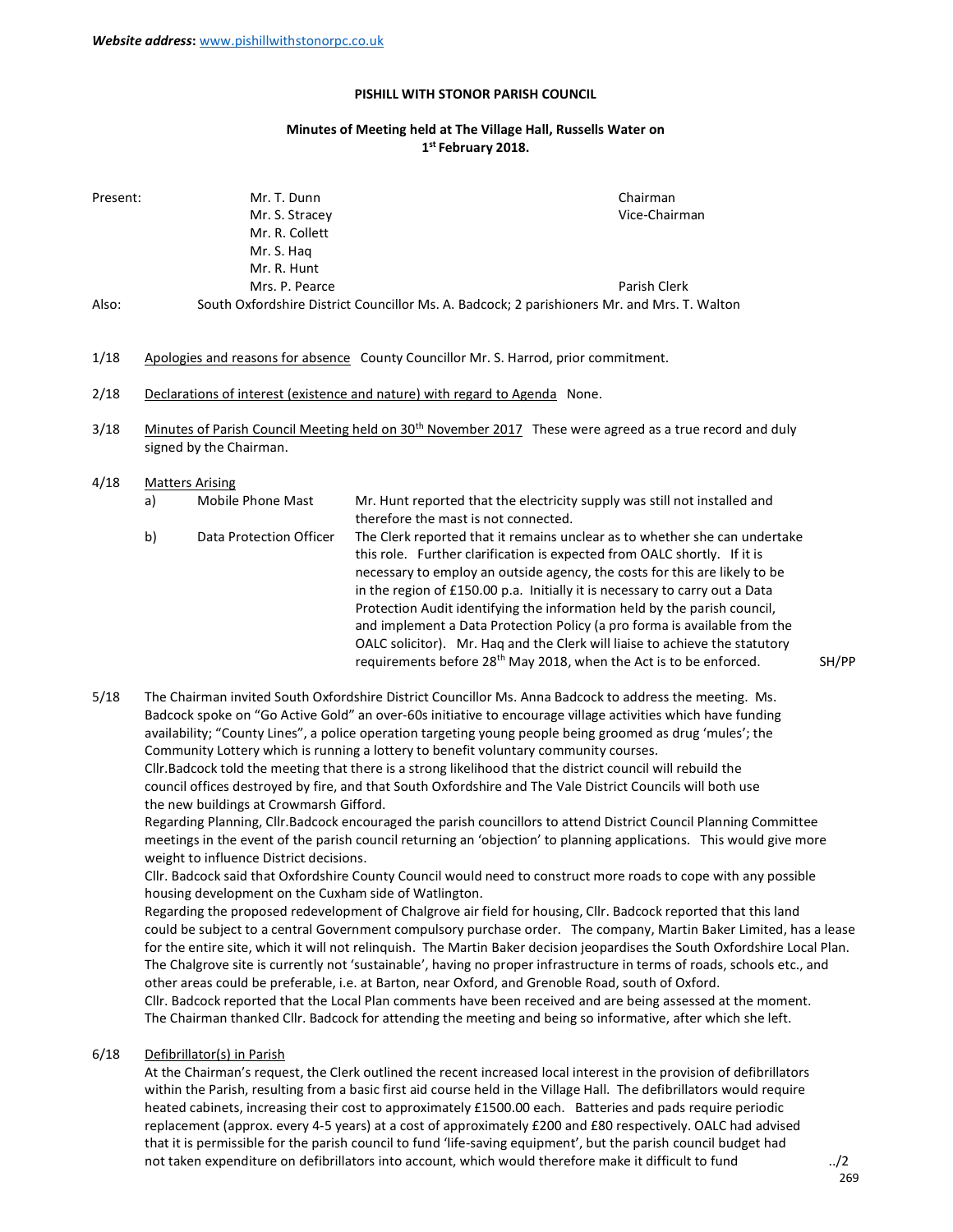## 6/18 Defibrillator(s) in the Parish (cont)

| defibrillators entirely and would require community assistance. There are defibrillators installed in         |       |
|---------------------------------------------------------------------------------------------------------------|-------|
| Bix, Britwell and Watlington, and the Clerk was asked to contact the relative clerks of these parishes.       | PP.   |
| Discussion followed, resulting in the Clerk being asked to draft a letter to all parishioners outlining the   | PP.   |
| proposals and inviting donations. Mr. Haq advised that it is possible to organise this through Pay-Pal,       |       |
| which means that, in the event of the defibrillators not being supplied, donations can be returned            |       |
| without difficulty. Mr. Hag will liaise with the Clerk on this aspect, prior to the letter being distributed. | SH/PP |
|                                                                                                               |       |

\_\_\_\_\_\_\_\_\_\_\_\_\_\_\_\_\_\_\_\_\_\_\_\_\_\_\_\_\_\_\_\_\_\_\_\_\_\_\_\_\_\_\_\_\_\_\_\_\_\_\_\_\_\_\_\_\_\_\_\_\_\_\_\_\_\_\_\_\_\_\_\_\_\_\_\_\_\_\_\_\_\_\_\_\_\_\_\_\_\_\_\_\_\_\_\_\_\_\_\_\_\_\_\_\_

#### 7/18 Planning Applications

|                                 | P17/S3613/FUL Land adjacent to The Orchard, R.Wtr | SODC refusal 17/1/18                       |
|---------------------------------|---------------------------------------------------|--------------------------------------------|
|                                 | P17/S3699/HH Chestnut Cottage, Maidensgrove       | SODC approval 11/12/17                     |
|                                 | P17/S3823/HH Cromwell Cottage, Stonor             | Withdrawn prior to determination by SODC.  |
|                                 | P17/S3871/FUL Longwood, Maidensgrove              | SODC approval 20/12/17                     |
|                                 | P17/S4052/HH The Old Almshouse, 27 Stonor         | SSODC approval 10/1/18                     |
|                                 | P18/S0122/HH The Pheasantry, Pishill              | PC no strong views; SODC decision awaited. |
| Chalgrove Development proposals |                                                   | See Cllr Badcock report, item 5, para 5.   |
|                                 |                                                   |                                            |

## 8/18 Finance

Bank balance:

 The Clerk reported that the Barclays Bank Community Account stands at £3391.43; and the Queen's Birthday Account at £6.76.

 The Parish Council had received an email from Mariah Splawska of the Oxfordshire Citizens Advise Bureau thanking the councillors for their donation of £50.00.

 After discussion it was unanimously agreed to send a cheque for £150.00 in support of graveyard maintenance to the Parochial Church Council of Pishill.

Cheques issued at meeting:

|  | Ch.no: 100526 The Village Hall, Russells Water (mtg hire 2 hrs $\omega$ £12 ph) | £24.00  |
|--|---------------------------------------------------------------------------------|---------|
|  | 100527 Cancelled                                                                |         |
|  | 100528 Clerk's wages (9 wks @ £84pw + tel exps £20, postage £14.52)             | £790.52 |
|  | 100529 The Parochial Church Council of Pishill (graveyard maintenance)          | £150.00 |

### 9/18 Parish Communications

a) Broadband Mr.Haq reported that the two cabinets in Stonor (Cabinet 5 near White Pond Farm and Cabinet 8 at the junction of Park Lane and the B480) had both been connected to Broadband. The Park Lane cabinet was 'live' at the end of December 2017.

> Mr.Haq had emailed a questionnaire to parishioners in Stonor. Of 26 questionnaires sent, 14 had replied, one who did not require high speed broadband, 5 who have already upgraded to high speed broadband, 7 who have slow broadband but will upgrade in due course, 1 who is with Village Networks and will remain with them, and none who have high speed broadband with Village Networks who will be upgrading to another provider.

 Pishill is likely to have fibre available in early summer. There is currently no definite time-scale for provision.

Russells Water is scheduled for delivery of high speed broadband by 28<sup>th</sup> February. Maidensgrove is scheduled to go-live around the end of March 2018.

b) Request from The Village Hall Committee, Russells Water for the Parish to circulate VHRW notifications through the parish council distribution list. This request was discussed, but it was felt that under Data Protection regulations there may be difficulty in complying. As a compromise, Mr.Collett will ascertain a RC suitable email contact from the Village Hall Committee and the Clerk will email all those on the Parish PP Distribution List inviting them to request Village Hall information direct from the Committee member.

## 10/18 Roads

| a) | Maidensgrove & Russells Water | The road surface is very poor, in particular near to the Five<br>Horseshoes Public House. The potholes have already been |     |
|----|-------------------------------|--------------------------------------------------------------------------------------------------------------------------|-----|
| b) | B480                          | reported by the Clerk. Clerk to chase.<br>The surface is very poor, with potholes at the verges being                    | PP. |
|    |                               | dangerous. These have also been reported by the Clerk.<br>Action awaited from OCC Highways.                              | PP. |
|    |                               |                                                                                                                          |     |